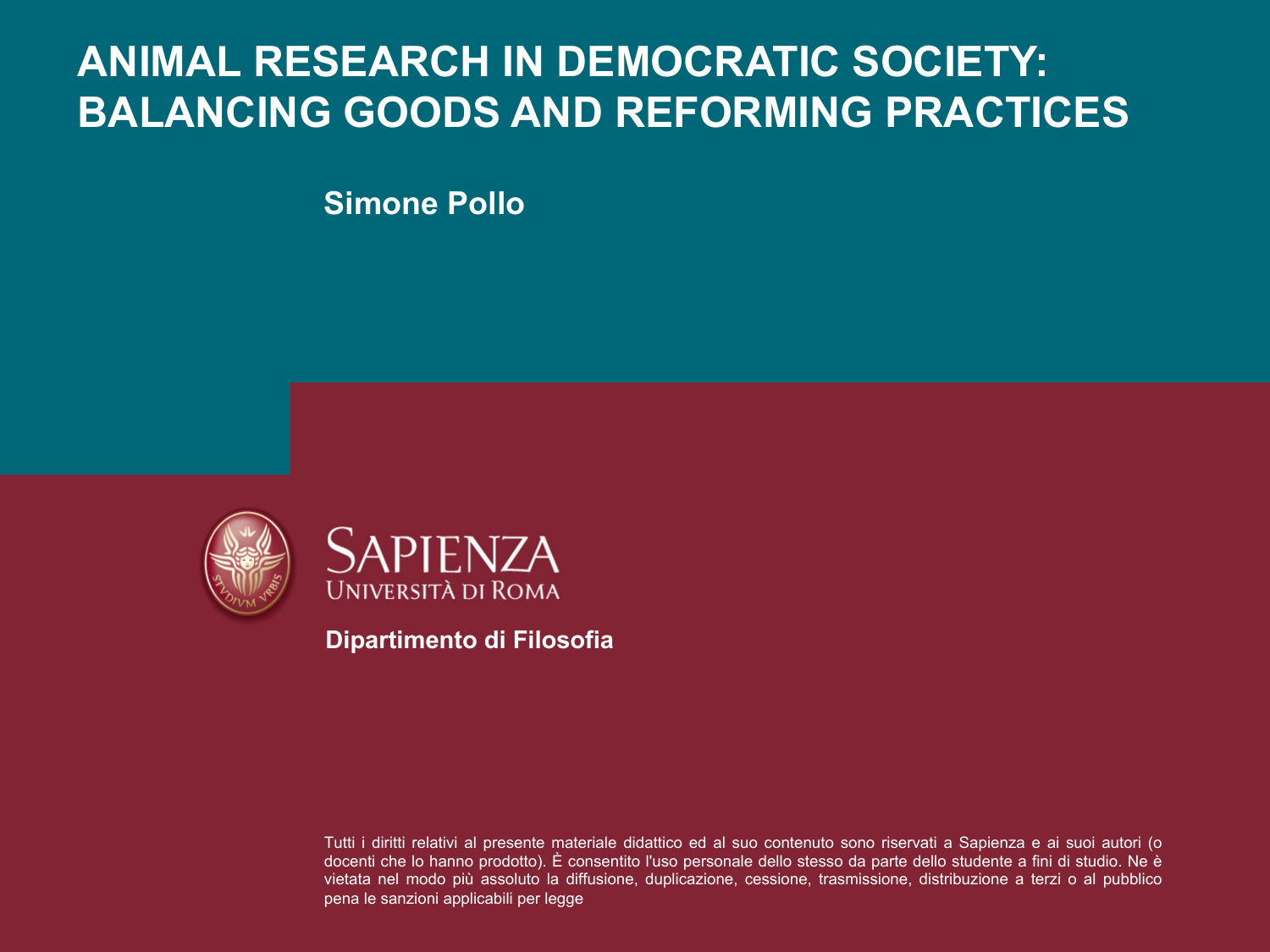#### **The moral and political implications of animal research in a democratic society**

- 1. Democracy as a pluralistic form of life
- 2. Self-reflecting democracy
- 3. Pluralism and competing goods
- 4. Animal advocacy as a democratic good
- 5. Science as a democratic good
- 6. Reforming animal research as a democratic duty
- 7. Sticking public debate to reality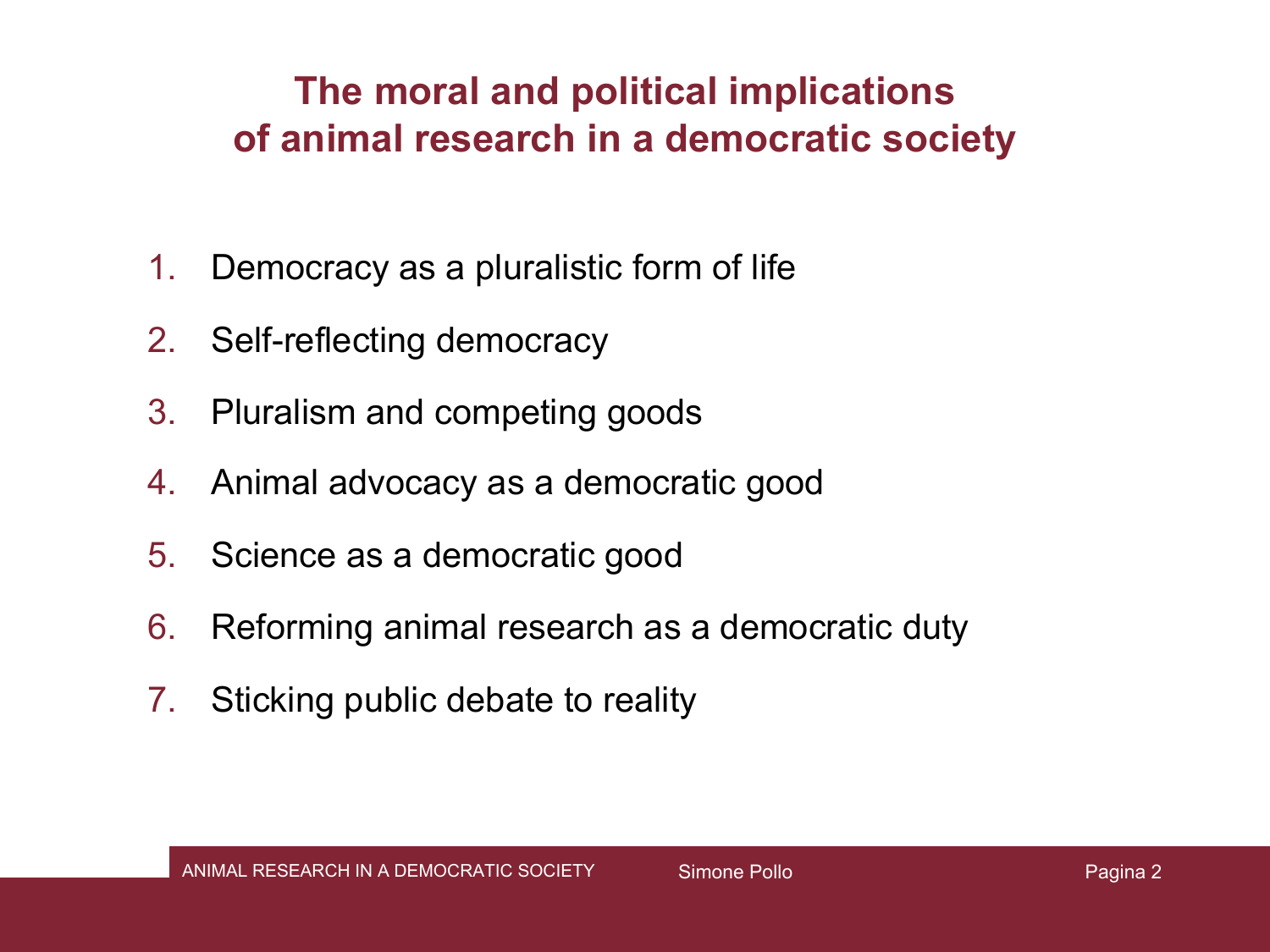#### **Democracy as a pluralistic form of life**

- Beyond Democracy as a representative system
- Democracy as a form of life
- Democratic values (freedom, equality...)
- Democracy and self-development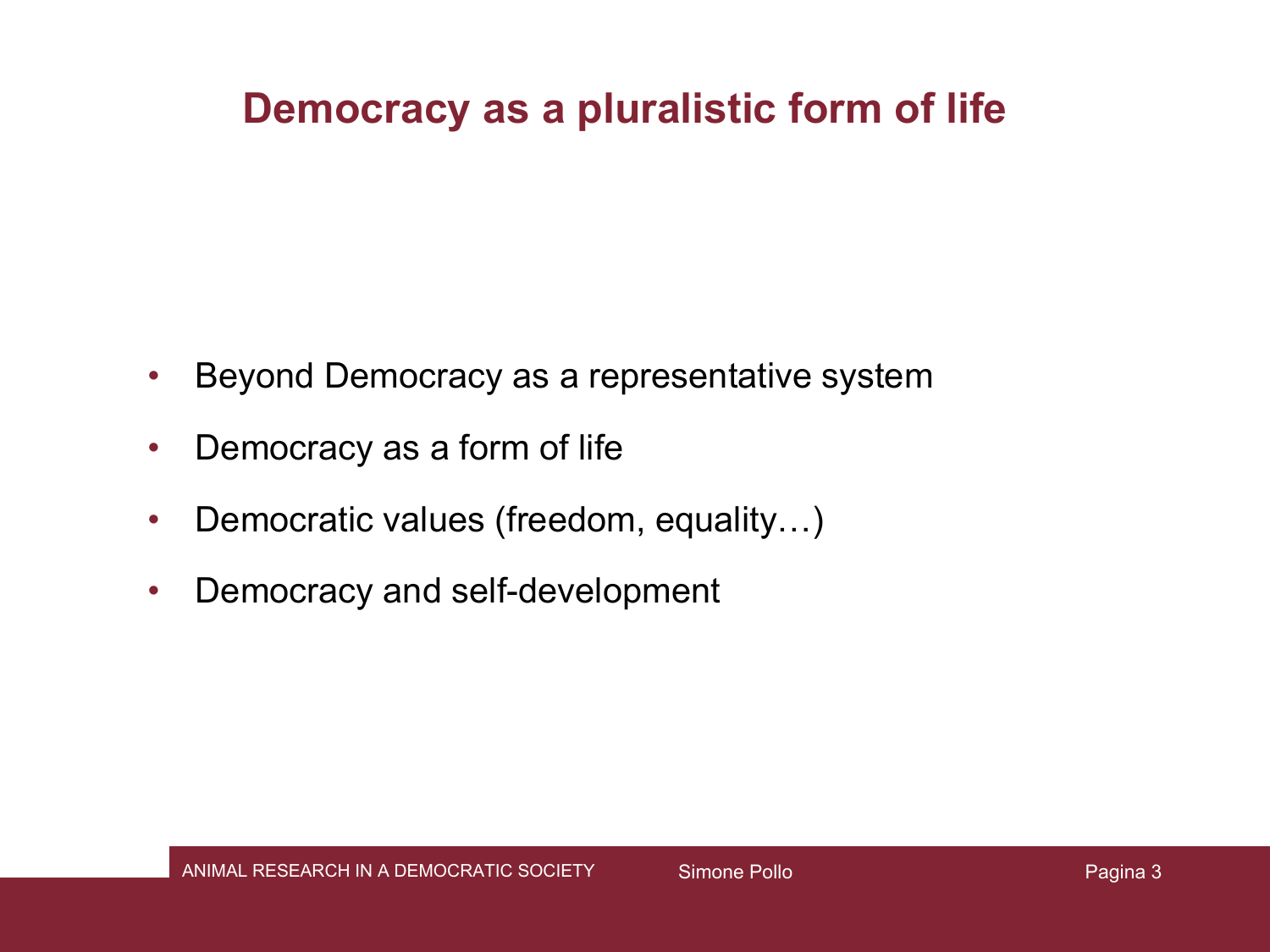## **Self-reflecting democracy**

- 20th Century Democracy: activism and self-reflective **Democracy**
- Democratic form of life: inquisitive and progressive
- Democratic «contaminations» of society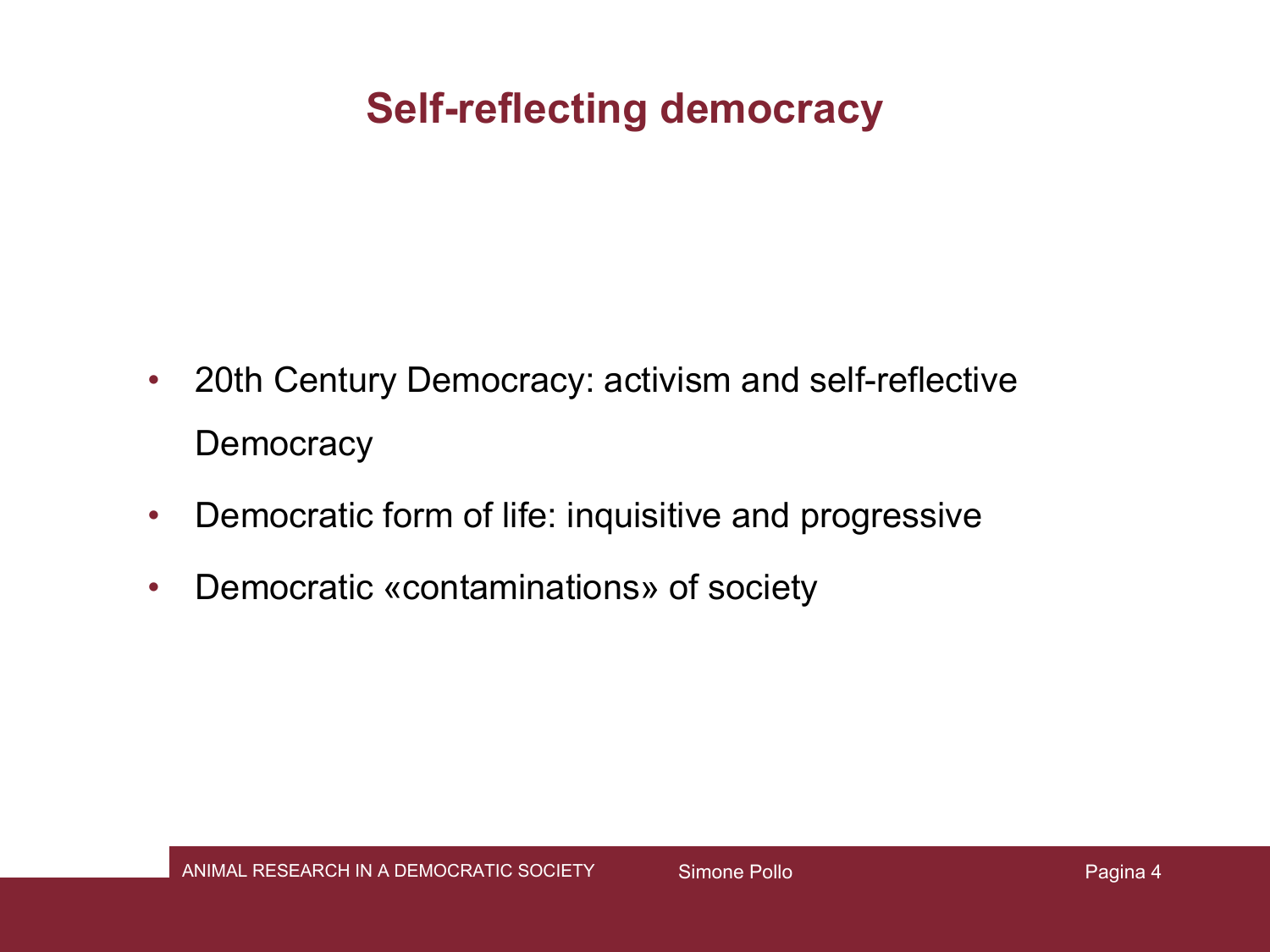#### **Animal advocacy as a democratic good**

- Anti-speciesism and democratic values
- Animal advocacy and advancement of democracy
- Animal advocacy as a democratic good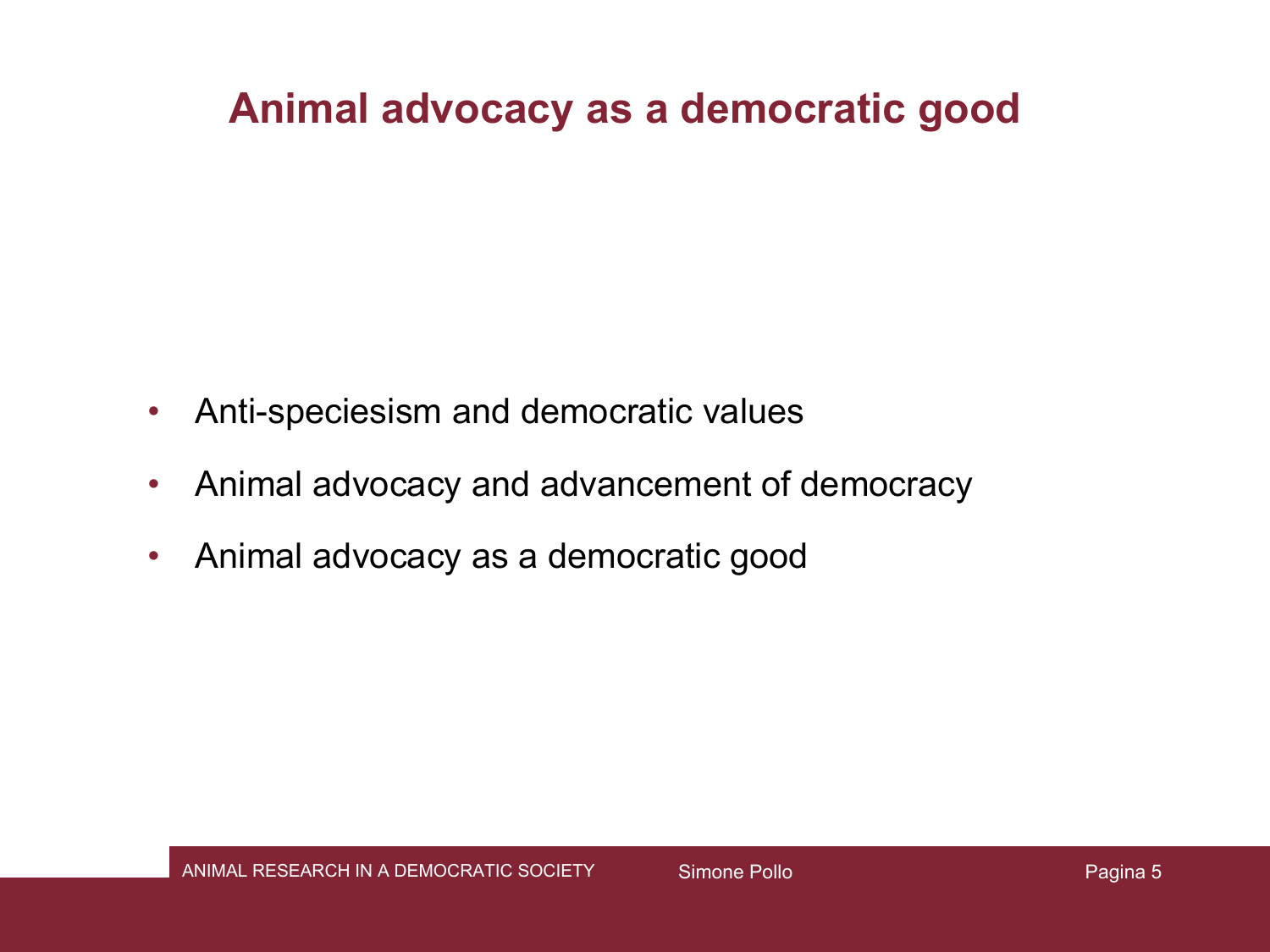### **Science as a democratic good**

- Science, human civilization and democracy
- Science and democratic flourishing
- Animal research as a part of contemporary scientific enterprise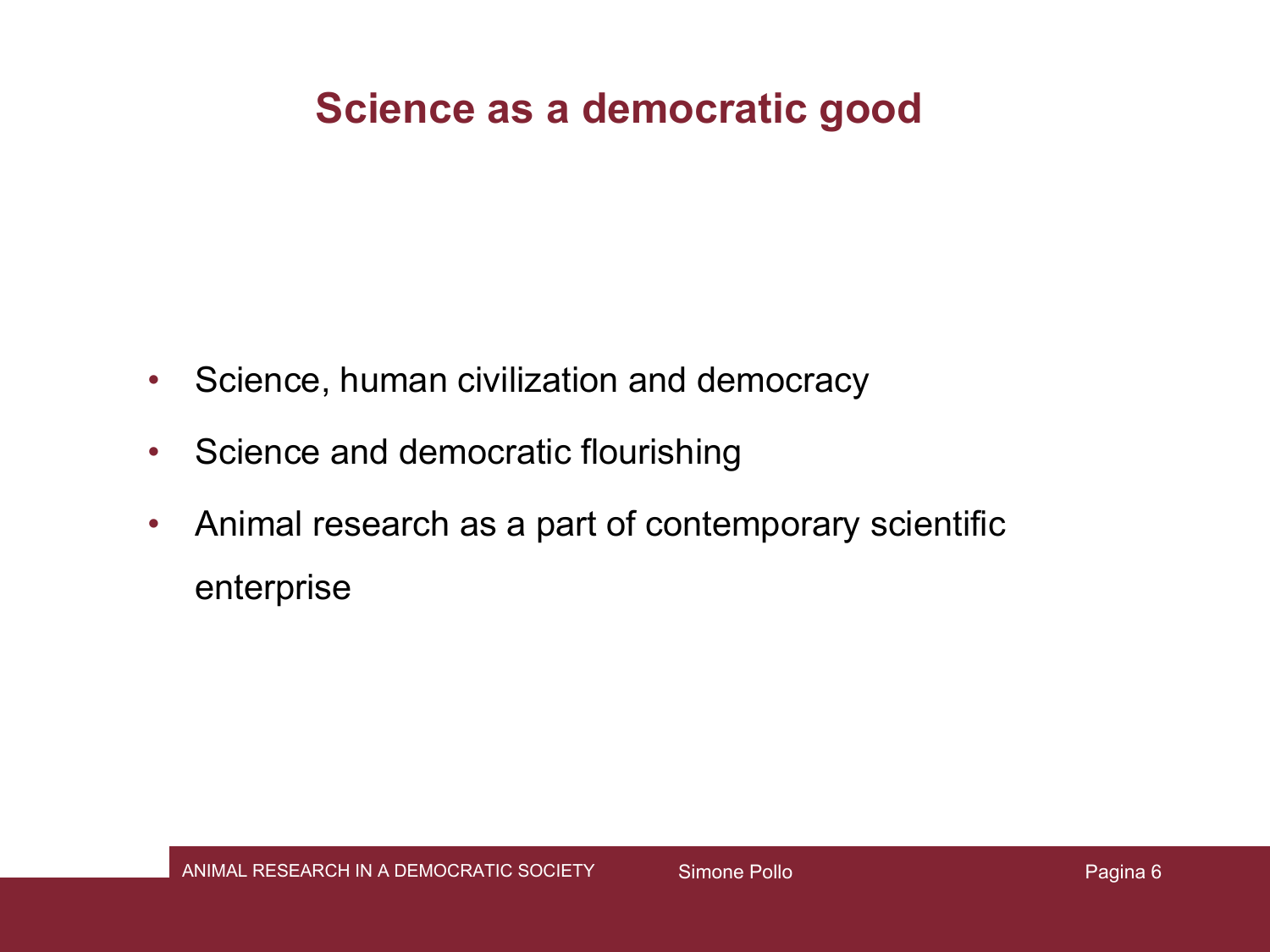## **Pluralism and competing goods**

- The grammar of democratic conflict:
	- 1) Conflict and dissent are essential for democracy
	- 2) Democratic institutions have the duty to take care of conflicts and promoting reforms
	- 3) Conflicting parties have duties about their participation in the public space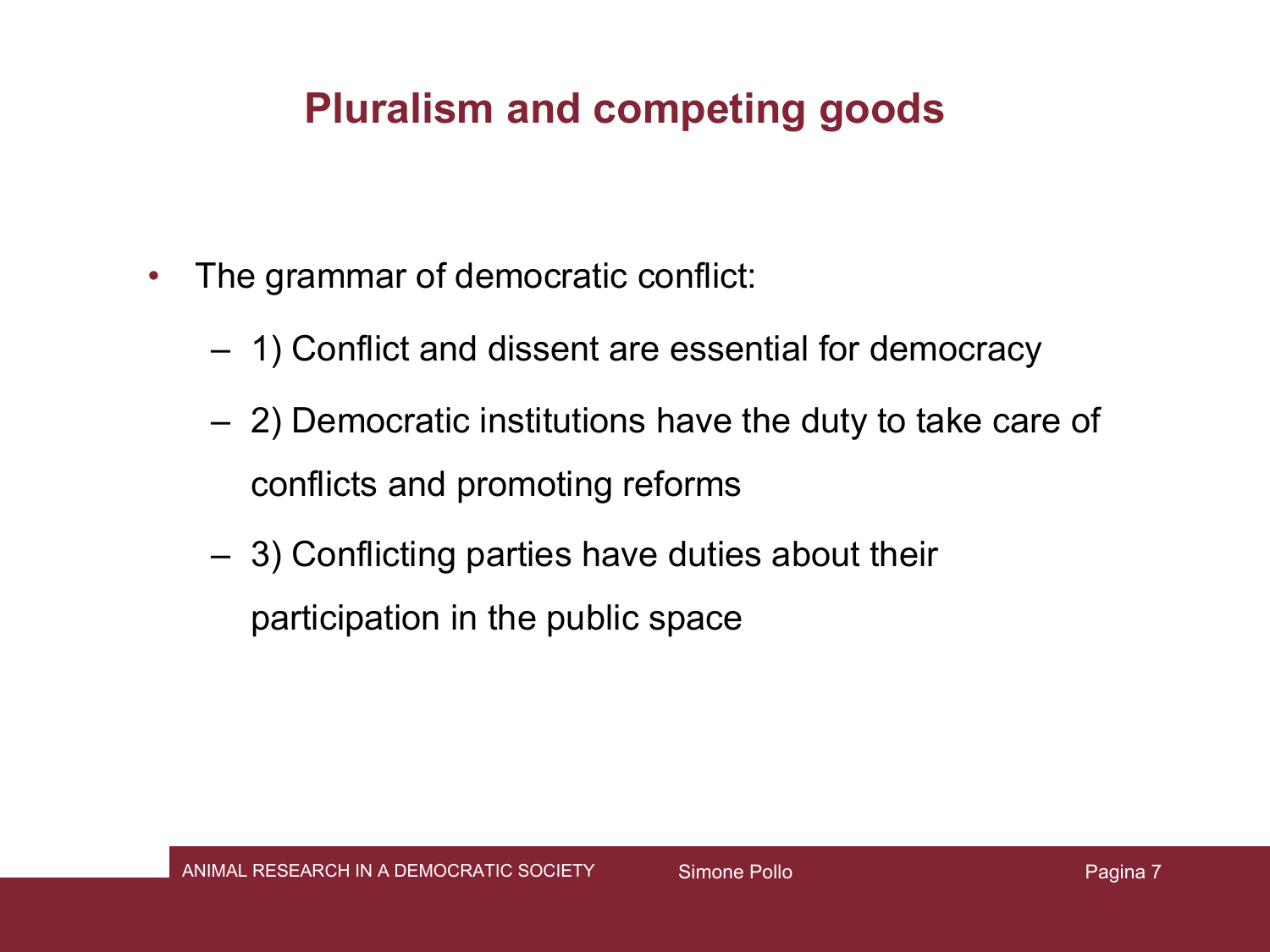#### **Reforming animal research as a democratic duty**

- Managing pluralism and dissent
- The tension between conflict and reconciliation
- Reform as a resolution of conflicts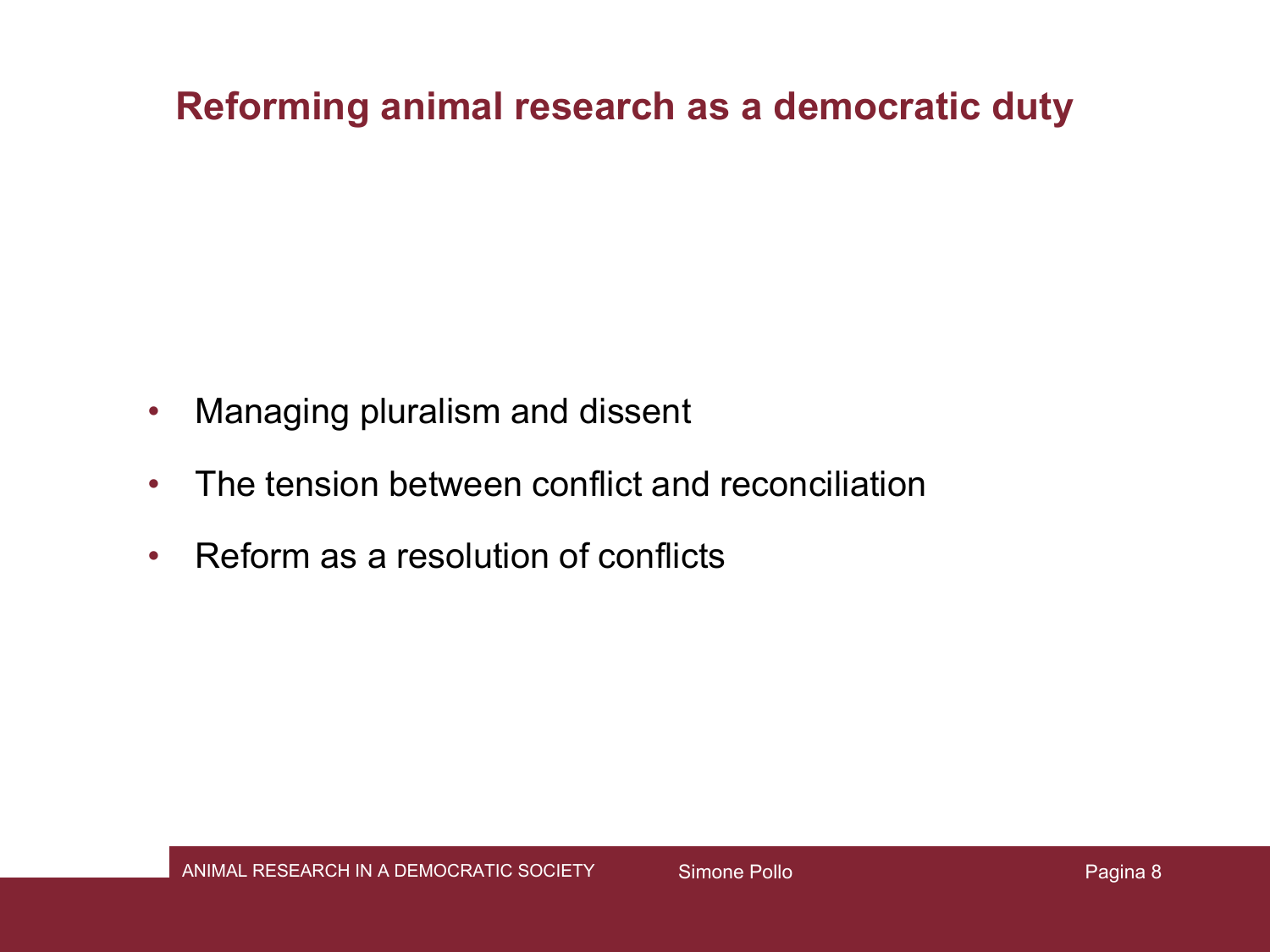### **Sticking debates to reality**

- Confrontation of opinions by individuals/groups in the public sphere
- The grammar of democracy and the duty of truthfulness
- «Defending» *real* science
- Taking the risk of reality